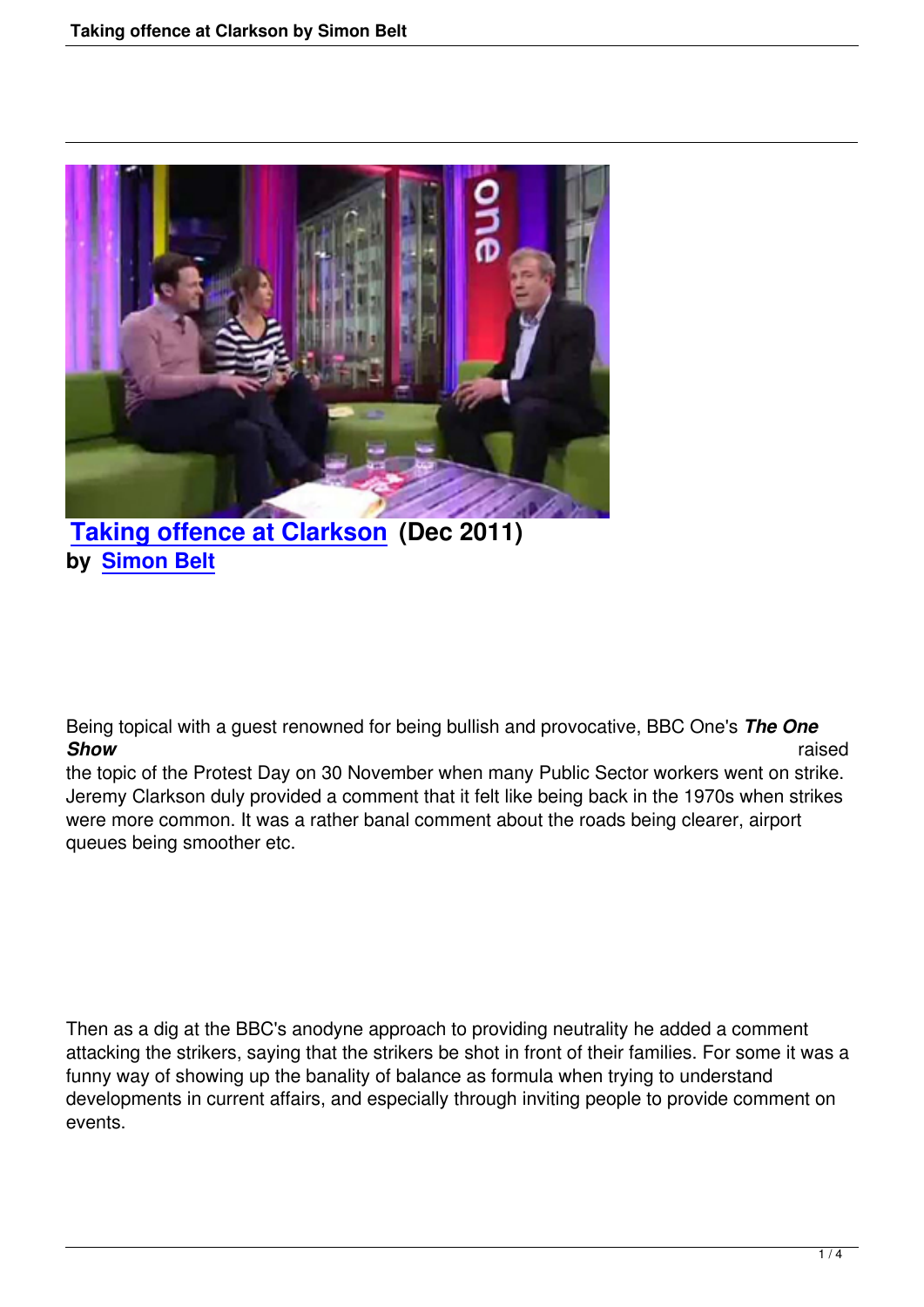Either there does seem to be a increasing propensity to be offended these days or I'm becoming sharper and more obnoxious than ever. Actually, I think that although I can be a little sharper than I used to be, I think I'm far less obnoxious yet I seem to cause more offence than I ever did - maybe I'm becoming more sensitive, but I think there's a more generalised sensitivity and *desire* to be offended. People today express their offence at things I'm involved in who I would never have thought were such fragile things, and do so in such a profoundly contradictory way it exposes that their 'offence' is not caused by what they say it is. Having offence officially recognised also seems to be such an important component of being offended now, it's like there's a desire to seek offence though only really if and when it can be used to include others in recognising that offence. I appreciate the cynical side of complaining to businesses in the hope of extracting recompense, but much 'offence' today seems to seek attention and public recognition of hurt rather than financial recompense. Are we becoming a society so desperate for public hugs?



Initial reports, twitter feeds and Facebook posts exposing the nastiness of Jeremy Clarkson's comments on wanting to shoot Public Sector strikers in front of their families was a tad alarming. And when many of the people leading the charge against public bad boy Jezza were people I was involved with in the heat of the miners strike in 1983/4, I did think there must be a mood change by establishment figures turning on people defending their pensions. How wrong I was. This was no return of Thatcherite contempt for organised workers, and it turned out to be a reasonably valid pop at the formulaic political correctness of 'balancing comments' on the BBC.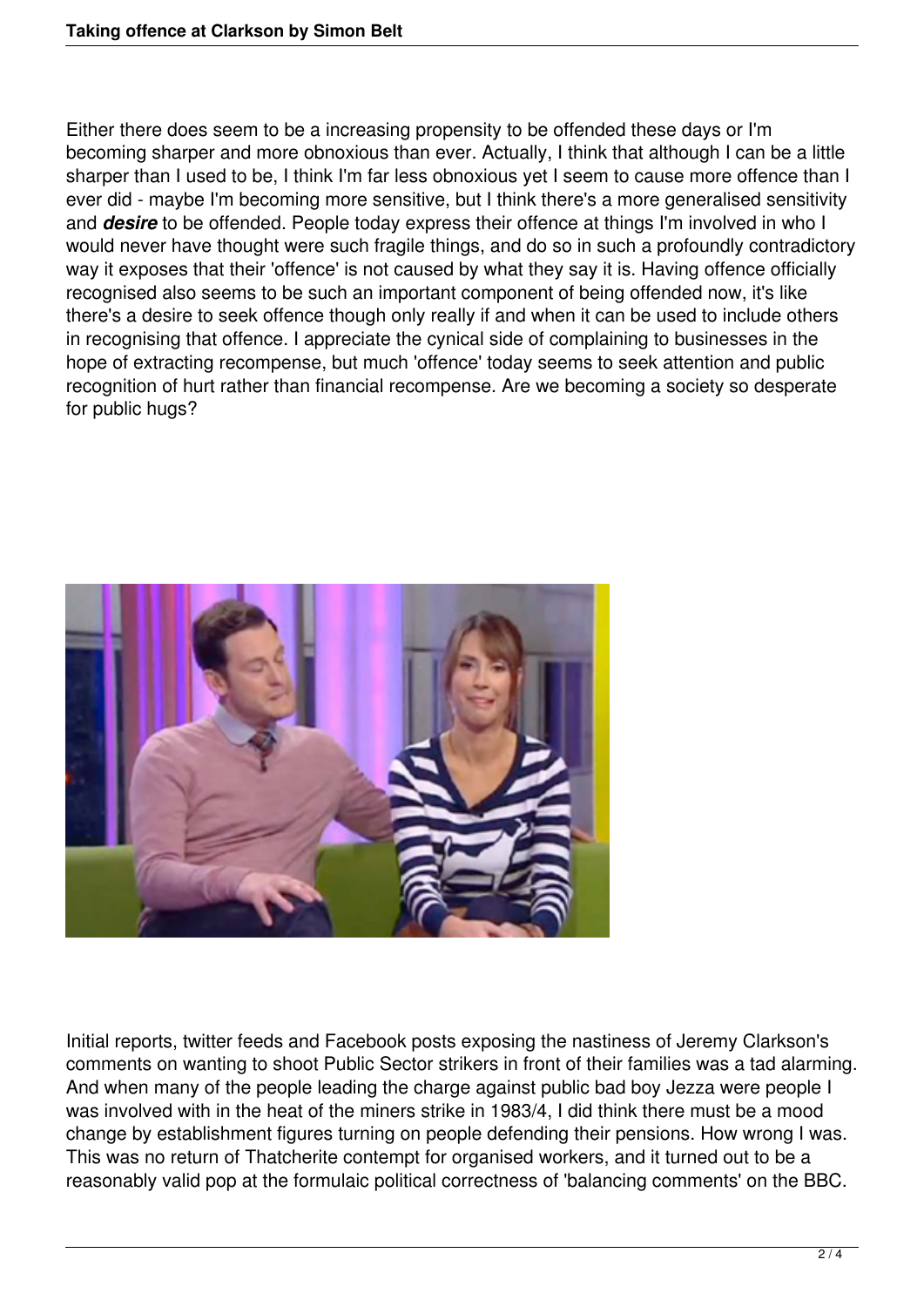The vitriol alongside demands that Jeremy Clarkson be sacked (without disciplinary process by many supposed defenders of worker's rights) was perplexing. He's something of a toff who's occassionally funny in his wind ups against Political Correctness and Health and Safety jobsworths, but is he really an arch enemy of the people? I think not, but maybe that's the issue - Jeremy Clarkson represents the free(r) spirited past rather than the petty control freekery many left wingers and progressives of the Thatcher era have ended up as?

So, why did trade unions, trade unionists and '*progressives*' effectively call for the their opponents to be censored rather than defeated, albeit by selecting the comments of someone who made them to have a pop, not at strikers but the BBC's approach towards discussion and debate by requiring anodyne balance? It's surely a sign of weakness to want to silence opposition, even when it's a straw-man opposition, and especially to do so by claiming to be offended and have to prostrate how fragile you are to substantiate that claim. At the very moment when the establishment are actually bereft of ideas and purpose, to present how weak and vulnerable you are seems like a crazy strategy - and demanding speech codes to protect us because we're too weak to deal with some words doesn't help. In fact, isn't it the tell teacher snitchiness of union and previously progressive left wing politics the very reason for Jeremy Clarkson to have eeked out a niche for himself as kicking against the pricks?

I say leave the policing of the playground to teachers IN SCHOOL and when in public learn to be an adult and remember those dark and distant voices that sticks and stones may break our bones but words will never hurt us. And remember that phrase even more when the words are actually a joke and directed at a completely different target, otherwise we will all end up before the headmaster as we tell tales on each other.

## **Some background readings**

Stewart Lee on Top Gear , YouTube 08 Jan 2011